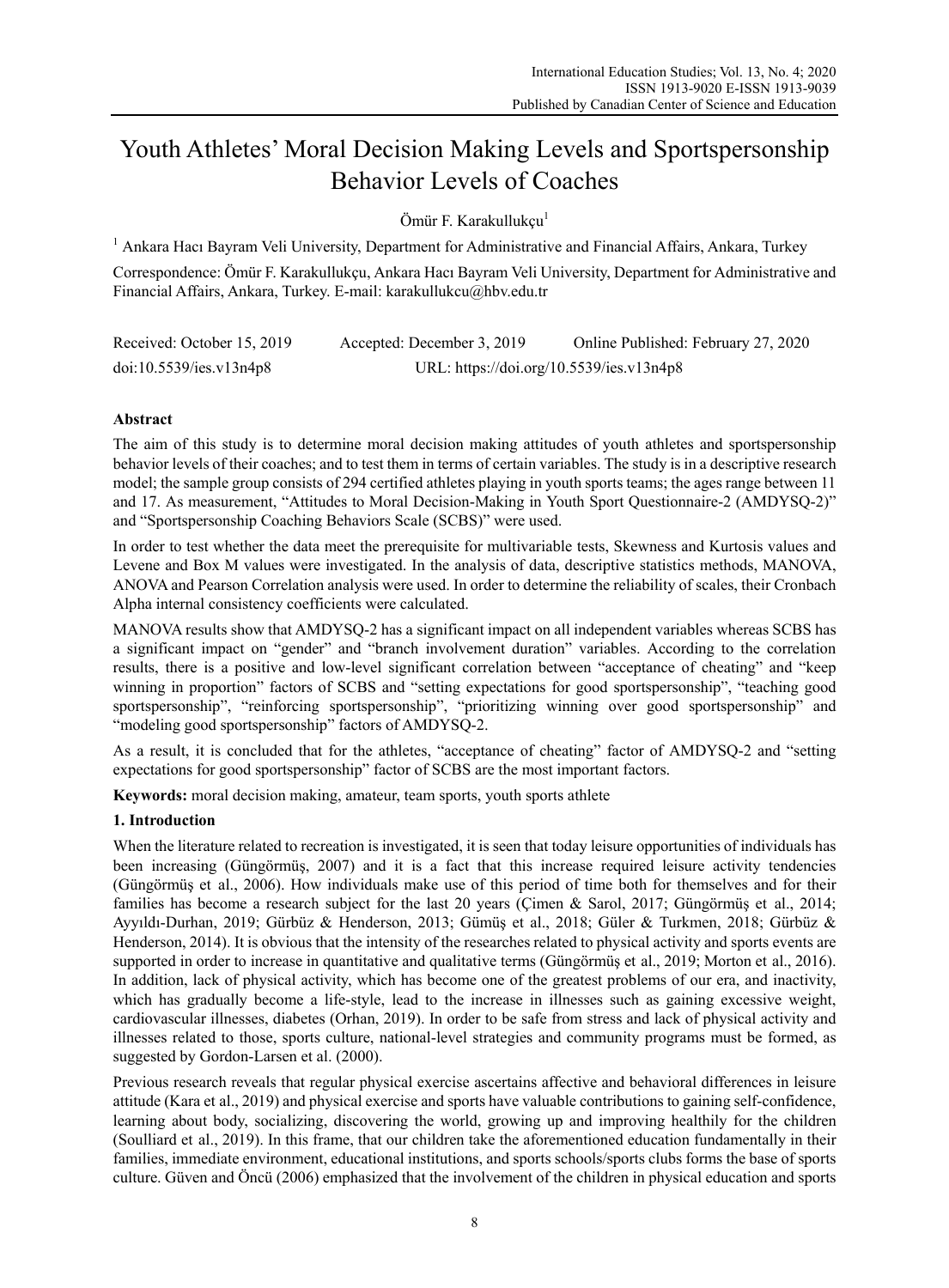activities is majorly related to the perspective of parents about the subject; and that the approaches of the families are the most determinative element in point whether the children participate in the activities or not.

Another important aspect to consider is moral development. Moral development is to obtain morality and moral behavior by social learning, imitation of others and modeling after others (Bandura, 1986, 1991, 2001). On the other, according to Kohlberg (1977), moral judgment has three stages as follows: pre-conventional reasoning, conventional reasoning, and post-conventional reasoning. In the pre-conventional reasoning stage, an individual does not develop an internalized moral judgment and is fueled by rewards and punishments in terms of moral development. In the conventional reasoning stage, the individual is mainly affected by parents and social environment and its laws. In the post-conventional reasoning stage, the individual internalizes moral reasoning without any control over his/her behavior from outside. When all these are considered, it can be said that coaches and parents can affect the moral decision-making process of young individuals in various ways.

Physical education should be instructed with a coach/trainer in order to reveal the acquisitions of sports. However, phenomena inside the sports such as competition and ambition towards winning affect moral decision making and sportspersonship behaviors positively/negatively (Alemdağ, 2019; Mallia et al., 2019). It is an undeniable fact that the moral attitude and behaviors of especially youth-sports athletes are affected by technical and tactical skills and training capacity of coaches along with their strong behaviors that can bring victory to their athletes/teams; in addition their contribution to the result of the competitions (Spruit et al., 2019).

When the competition is evaluated in this scope, coaches form positive or negative models in terms of leading athletes to right and wrong behavior, and they support sportspersonship behavior in athletes with their feedbacks, they teach what the right behaviors should be when athletes come across with moral dilemmas, and lastly, coaches can create a motivational climate in order to present sportsperson-like behaviors (Bolter & Weiss, 2013). Besides, coaches that become role models for athletes have a significant effect on the moral dimensions of the athletes (Trevino, Hartman, & Brown, 2000) in addition to becoming the closest role models affecting athletes (Sezen-Balçıkanlı, Aktaş, & Sezen, 2018). This significant correlation between coach behavior and moral decision-making levels of athletes has led the researchers to investigate the subject deeply. When the studies in other countries are evaluated, it is seen that the number of studies on this matter has increased (Delrue et al., 2017; Johnson et al., 2018); however, it is also seen that the studies carried out in Turkish culture are still in a limited level (Gürpınar, 2014; Gençer et al., 2019; Gümüş, 2019; Y. Yıldız, K. Yıldız, & Tutucu, 2019). In the light of the information, the aim of the current study is to investigate the moral decision making attitudes of youth-sports athletes and the behaviors of the sportspersonship of their coaches.

## **2. Method**

### *2.1 Participants*

The sample group of the study in a descriptive research model consists of 294 certified athletes (Mean<sub>age</sub>=13.69±1.93) 157 female (Mean<sub>age</sub> =13.44±1.93) and 137 male (Mean<sub>age</sub> =13.97±1.90) playing in youth sports teams in Manisa (football, volleyball, handball, and basketball). Their ages range from 11 to 17.

#### *2.2 Materials*

As measurement, "Attitudes to Moral Decision-Making in Youth Sport Questionnaire-2" (AMDYSQ-2) developed by Lee, Whitehead, and Ntoumanis (2013) adapted into Turkish society by Gürpınar (2014) and "Sportspersonship Coaching Behaviors Scale" (SCBS) developed by Bolter and Weiss (2013) and adapted into Turkish by Sezen-Balçıkanlı (2018) were used.

Demographic Information Form: "Demographic Information Form" developed by the researcher consists of questions related to independent variables such as "gender, branch, branch involvement duration and working with the coach duration" which are the study subject of the research in order to collect information about the youth sports athletes.

Attitudes to Moral Decision-Making in Youth Sport Questionnaire-2: Attitudes to Moral Decision-Making in Youth Sport Questionnaire (AMDYSQ) was first developed by Lee et al. (2007). The Turkish adaptation of the scale was carried out by Gürpınar (2014). However, the second version of the scale, Attitudes to Moral Decision-Making in Youth Sport Questionnaire-2 (AMDYSQ-2), developed by Lee, Whitehead, and Ntoumanis (2013) and adapted into Turkish culture with reliability and validity studies by Gürpınar (2014), has 3 factors, 15 items, in the form of 5 Likert type questionnaire. Items are scored between (1) Strongly Disagree and (5) Strongly Agree. The subscales consist of "Acceptance of Gamesmanship (AG)", Acceptance of Cheating (AC)" and "Keep Winning in Proportion (KWIP)".

Sportspersonship Coaching Behaviors Scale: "Sportspersonship Coaching Behaviors Scale" (SCBS) developed by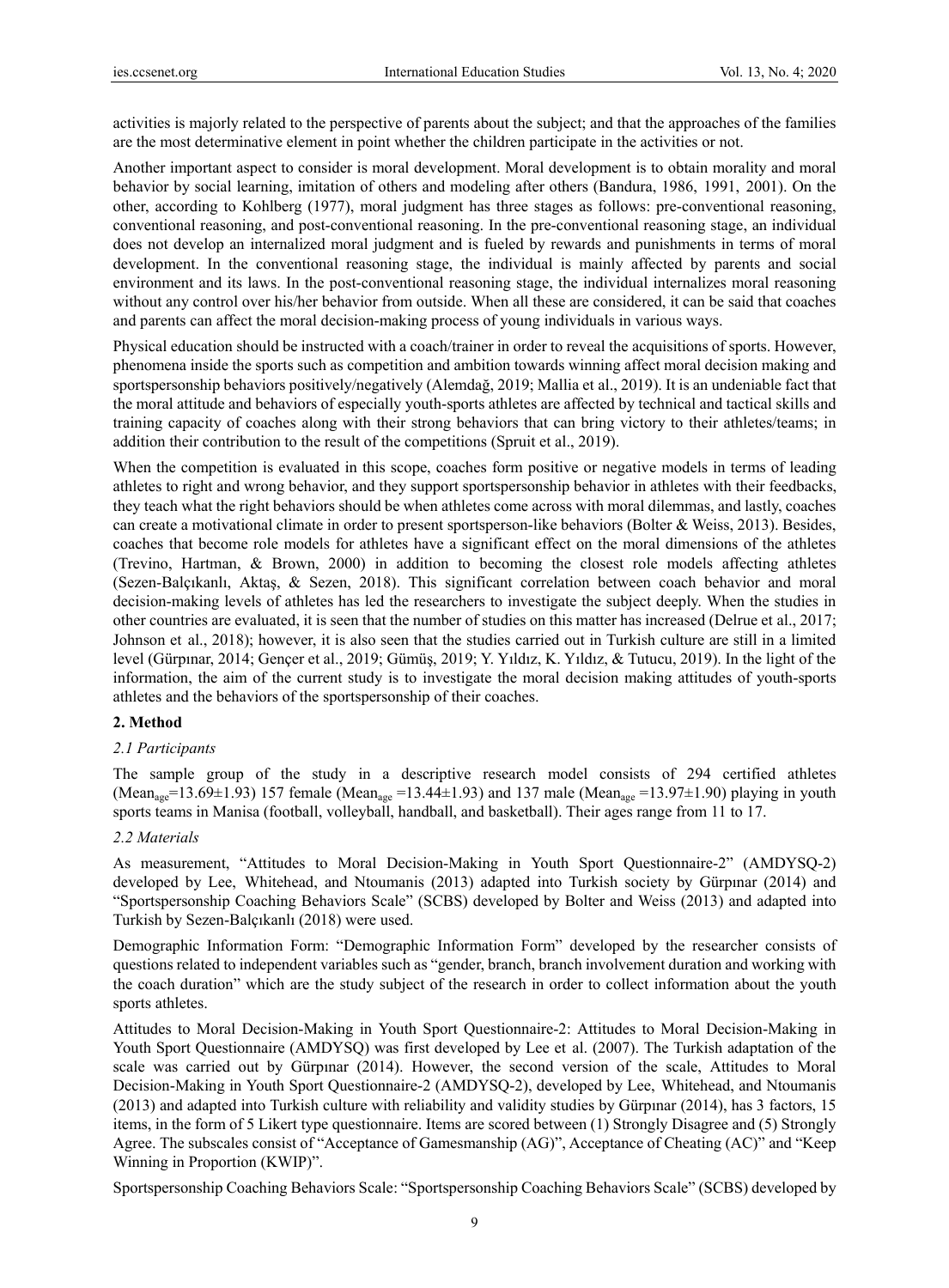Bolter and Weiss (2013) and adapted into Turkish by Sezen-Balçıkanlı (2018) is a 24-item and 6-factor scale. Items are scored between (1) never and (5) quite often in the form of 5 Likert type questionnaire. Negative expressions in the scale are scored reversely.

## *2.3 Data Analysis*

In order to apply the data collection tools to youth-sports athletes, company executives of the sports clubs were primarily informed about the aim of the current study and necessary permissions were taken. Next, the data collection tools were handed before their training or after their training in order not to make the athletes feel uncomfortable and to make them answer the questions sincerely. In the process of application and collection of the questionnaires, the researcher paid great attention to privacy and voluntary participation in this study. The forms that are incomplete or filled in a wrong way were checked and excluded from the study. The valid and acceptable questionnaires (294 data) were transferred to the electronic environment in order to be evaluated.

The statistical analyses done in the current study were carried out with SPSS 21 statistics package program. In the evaluation of the data, frequency, arithmetic mean, standard deviation were used; on the other hand, single-factor MANOVA, ANOVA and Pearson Correlation tests were used for the independent samples. In order to test whether the data meet the prerequisite for multivariable tests, the Skewness and Kurtosis values (Büyüköztürk, 2012; Kline, 2011) and Levene and Box M values were investigated. In the analysis of obtained data descriptive statistics methods, MANOVA, ANOVA and Pearson Correlation analyses were used. In order to determine the reliability of scales, their Cronbach Alpha internal consistency coefficients were calculated.

## **3. Results**

Table 1. Distribution of scale scores

| Sub-scales  | Item No.       | N   | Min  | Max  | Mean | <b>SD</b> | <b>Skewness</b> | Kurtosis | C. Alpha |
|-------------|----------------|-----|------|------|------|-----------|-----------------|----------|----------|
| AMDYSO-2    | 15             |     |      |      |      |           |                 |          | 0.83     |
| AC          | 6              |     | 2.00 | 5.00 | 4.26 | 0.79      | $-1.00$         | 0.14     | 0.83     |
| AG          | 6              |     | 1.00 | 5.00 | 3.20 | 0.93      | $-0.09$         | $-0.76$  | 0.78     |
| <b>KWIP</b> | 3              |     | 1.00 | 5.00 | 4.06 | 0.82      | $-0.76$         | 0.20     | 0.75     |
| <b>SCBS</b> | 24             |     |      |      |      |           |                 |          | 0.91     |
| Expectation | 4              | 294 | 1.25 | 5.00 | 4.40 | 0.71      | $-1.39$         | 1.41     | 0.77     |
| Punishing   | $\overline{4}$ |     | 1.25 | 5.00 | 3.68 | 0.94      | $-0.36$         | $-0.64$  | 0.77     |
| Teaching    | $\overline{4}$ |     | 1.50 | 5.00 | 4.36 | 0.70      | $-1.33$         | 1.44     | 0.76     |
| Reinforcing | $\overline{4}$ |     | 1.00 | 5.00 | 3.85 | 0.88      | $-0.73$         | 0.34     | 0.78     |
| Winning     | $\overline{4}$ |     | 1.00 | 5.00 | 3.70 | 0.93      | 0.48            | $-0.85$  | 0.84     |
| Model       | 4              |     | 1.50 | 5.00 | 4.25 | 0.88      | $-1.35$         | 1.15     | 0.83     |

When the scores obtained by the participants for three factors of AMDYSQ-2 are evaluated, the first factor is "acceptance of cheating" (Mean=4.26) followed subsequently by "acceptance of gamesmanship" (Mean=4.06) and "keep winning in proportion" (Mean=3.68). It is seen that the Cronbach Alpha internal consistency coefficient which is calculated to test the reliability of the scale ranges from 0.75 to 0.83. The total Cronbach Alpha internal consistency coefficient calculated for the scale total is 0.83. Also when the scores obtained by the participants for six factors of SCBS are evaluated, the first factor is "setting expectations for good sportsmanship" (Mean=4.40) and the last factor is "prioritizing winning over good sportsmanship" (Mean=2.30). ). It is seen that the Cronbach Alpha internal consistency coefficient which is calculated to test the reliability of the scale ranges from 0.76 to 0.84 and the total Cronbach Alpha internal consistency coefficient calculated for the scale total is 0.77.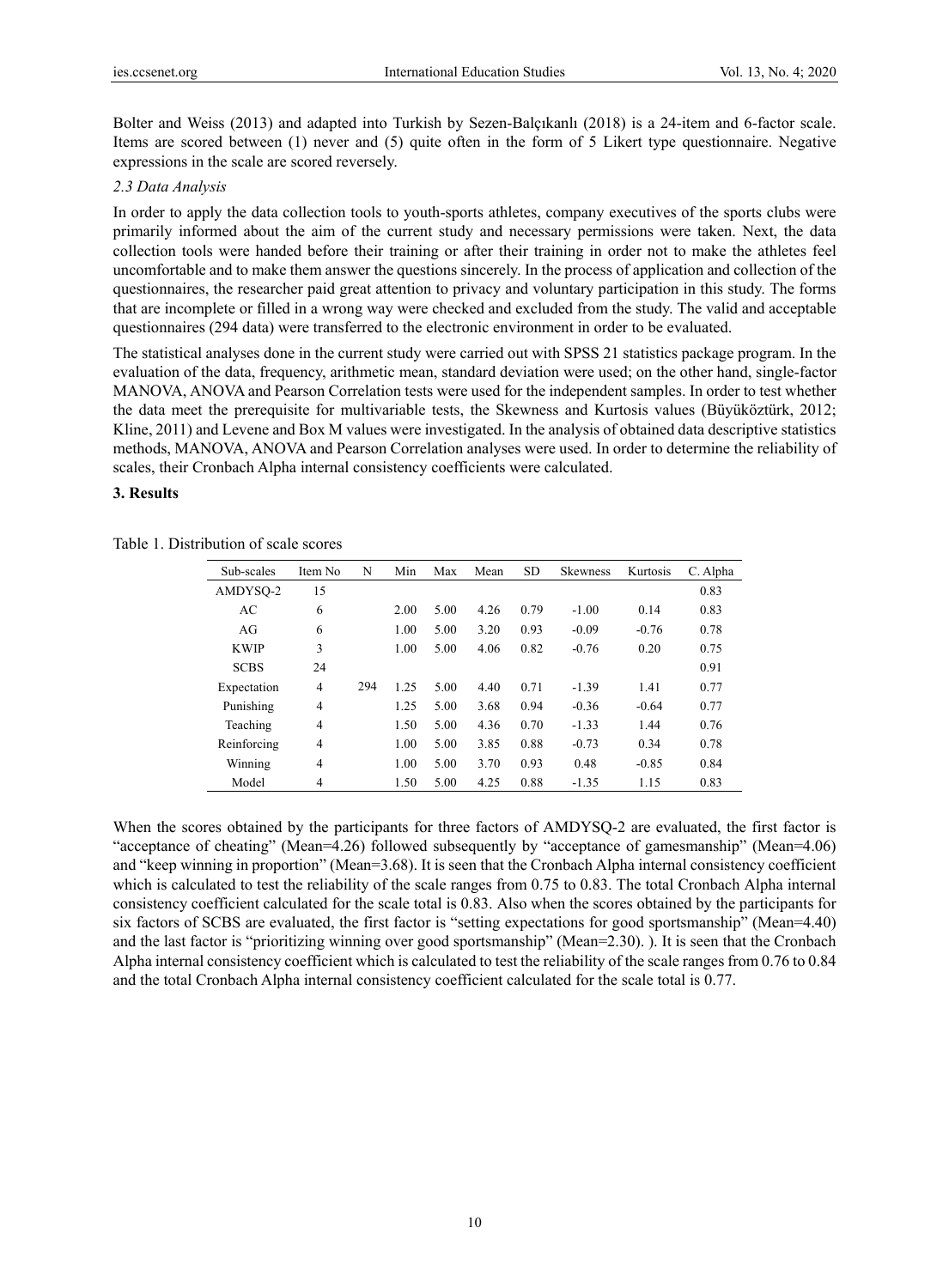|             |             | Female $(N=157)$ |      | Male $(N=137)$ |      |        |          |
|-------------|-------------|------------------|------|----------------|------|--------|----------|
|             |             | Mean.            | Sd   | Mean.          | Sd   | F      | p        |
|             | AC          | 4.37             | 0.71 | 4.14           | 0.85 | 6.332  | $0.012*$ |
| AMDYSO-2    | AGr         | 3.37             | 0.93 | 3.02           | 0.91 | 10.646 | $0.001*$ |
|             | <b>KWIP</b> | 4.12             | 0.76 | 3.98           | 0.89 | 2.137  | 0.145    |
|             | Expectation | 4.46             | 0.71 | 4.33           | 0.71 | 2.165  | 0.142    |
|             | Punishing   | 3.57             | 0.99 | 3.79           | 0.87 | 3.969  | $0.047*$ |
|             | Teaching    | 4.43             | 0.67 | 4.28           | 0.73 | 3.487  | 0.063    |
| <b>SCBS</b> | Reinforcing | 3.80             | 0.90 | 3.91           | 0.86 | 1.018  | 0.314    |
|             | Winning     | 3.88             | 1.14 | 3.30           | 1.08 | 8.065  | $0.005*$ |
|             | Model       | 4.43             | 0.74 | 4.05           | 0.98 | 13.608 | $0.000*$ |

| Table 2. Analysis results of the participants for gender variable |  |
|-------------------------------------------------------------------|--|
|                                                                   |  |

According to MANOVA results in Table 2, it is seen that "gender" variable has a significant main impact on the factors of AMDYSQ-2 [ $\lambda$ =0.958, F<sub>(3,290</sub>=4.229; p<0.05]. It is concluded that "acceptance of cheating" and "acceptance of gamesmanship" mean scores differ significantly in terms of "gender" variable main impact in mean scores of the participants' factor level. In the factors where significant difference was found, female participants obtained higher scores than male participants.

Also when the results are evaluated, it is seen that "gender" variable has a significant main impact on the factors of SCBS [ $\lambda$ =0.890, F<sub>(6,287)</sub>=5.921; p<0.05]. When the results are evaluated in order to understand which dependent variable contributed to multivariate significance, it is concluded that "punishing poor sportspersonship", "prioritizing winning over good sportspersonship" and "modeling good sportspersonship" mean scores differ significantly in terms of "gender" variable main impact. In the factors where significant difference was found, male participants obtained higher scores than female participants in "punishing poor sportspersonship" and "prioritizing winning over good sportspersonship" whereas female participants obtained higher scores than male participants "modeling good sportspersonship".

|             |             | Basketball |                      |      | Football |      | Handball |      | Volleyball |       | p        |
|-------------|-------------|------------|----------------------|------|----------|------|----------|------|------------|-------|----------|
|             |             |            | $(N=79)$<br>$(N=83)$ |      | $(N=35)$ |      | $(N=97)$ |      | F          |       |          |
|             |             | Mean       | Sd                   | Mean | Sd       | Mean | Sd       | Mean | Sd         |       |          |
|             | AC          | 4.16       | 0.77                 | 4.20 | 0.84     | 4.20 | 0.85     | 4.40 | 0.73       | 1.709 | 0.165    |
| AMDYSO-2    | AG          | 3.00       | 1.01                 | 3.22 | 0.91     | 3.28 | 0.88     | 3.33 | 0.88       | 1.958 | 0.120    |
|             | <b>KWIP</b> | 4.10       | 0.80                 | 4.04 | 0.87     | 4.19 | 0.82     | 3.98 | 0.82       | 0.697 | 0.555    |
|             | Expectation | 4.20       | 0.77                 | 4.44 | 0.63     | 4.46 | 0.67     | 4.51 | 0.70       | 3.225 | $0.023*$ |
|             | Punishing   | 3.86       | 0.85                 | 3.80 | 0.86     | 3.93 | 0.82     | 3.33 | 1.03       | 7.141 | $0.000*$ |
| <b>SCBS</b> | Teaching    | 4.28       | 0.75                 | 4.40 | 0.63     | 4.41 | 0.73     | 4.39 | 0.70       | 0.579 | 0.629    |
|             | Reinforcing | 3.95       | 0.87                 | 3.93 | 0.78     | 4.14 | 0.75     | 3.60 | 0.97       | 4.610 | $0.004*$ |
|             | Winning     | 3.53       | 1.26                 | 3.35 | 1.13     | 4.02 | 1.10     | 4.02 | 0.90       | 7.088 | $0.000*$ |
|             | Model       | 4.07       | 1.01                 | 4.24 | 0.73     | 4.30 | 1.08     | 4.40 | 0.76       | 2.253 | 0.082    |

Table 3. Analysis results of the participants for branch variable

According to analysis results, "branch" variable does not have a significant main impact on the factors of AMDYSQ-2 [ $\lambda$ =0.951, F<sub>(3,290</sub>)=1.640; p>0.05]. Also the mean scores of the participants in factor level do not have a statistically significant difference.

According to MANOVA results, "branch" variable has a significant main impact on the factors of SCBS  $[\lambda=0.753]$ ,  $F_{(6,287)}=4.729$ ; p<0.05]. When the results are evaluated in order to understand which dependent variable contributed to multivariate significance, it is found that the mean scores of "setting expectations for good sportpersonship", "punishing poor sportspersonship", "reinforcing good sportspersonship" and "prioritizing winning over good sportspersonship" differ significantly in terms of "branch" variable main impact. In the factor of "setting expectations for goodsportspersonship" where significant difference was found, volleyball players scored higher than basketball players. In the factor of "punishing poor sportspersonship", the mean scores of volleyball players are lower than the other three groups. In the factor of "reinforcing good sportspersonship", volleyball players scored higher than basketball and handball players and in "prioritizing winning over good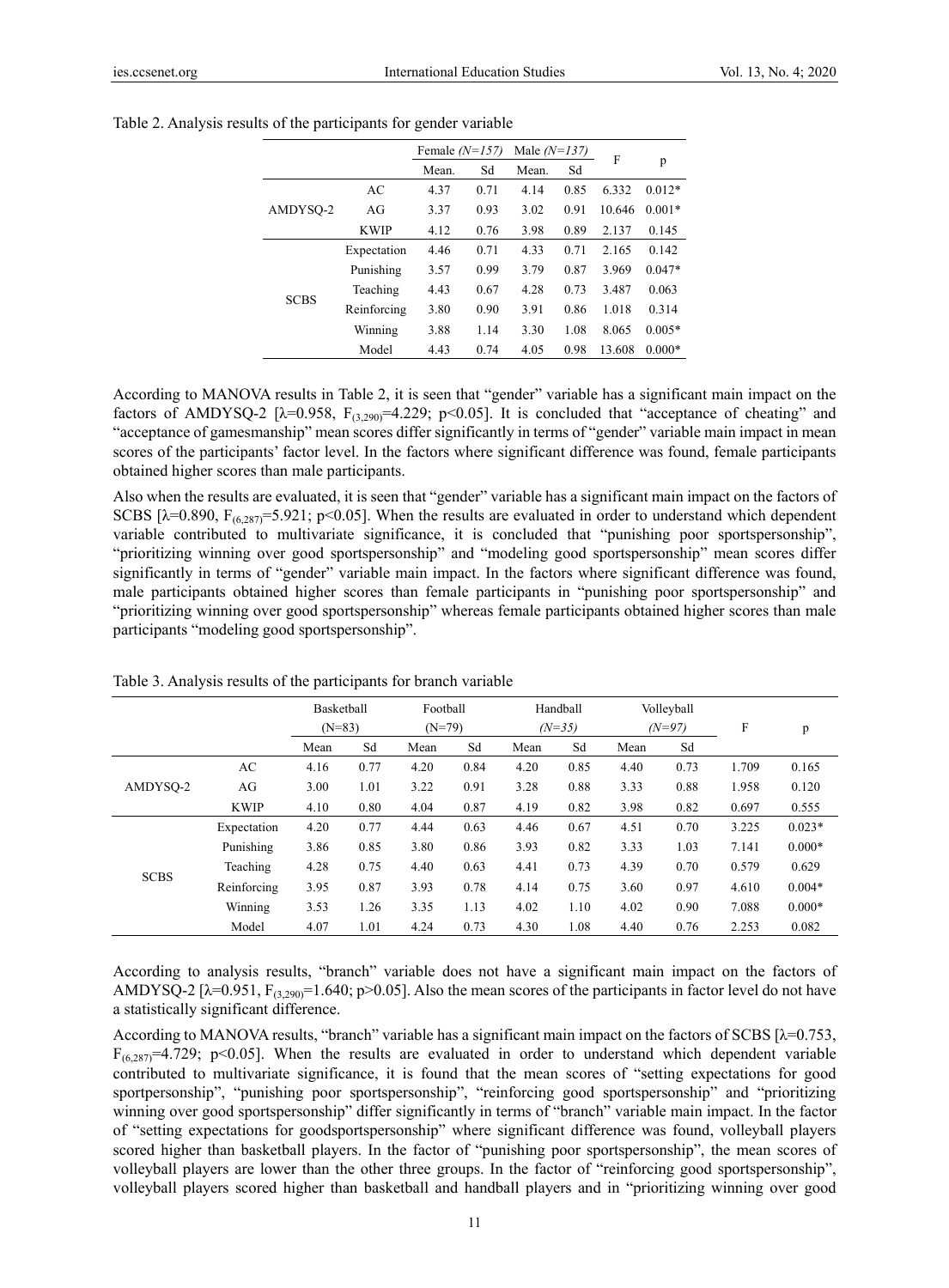sportspersonship", the mean scores of volleyball and handball players are statistically higher than the other two groups.

|             |             | 3 years and over $(N=180)$<br>1-2 years $(N=114)$ |      |      | F    |        |          |
|-------------|-------------|---------------------------------------------------|------|------|------|--------|----------|
|             |             | Mean                                              | Sd   | Mean | Sd   |        | p        |
| AMDYSO-2    | AC          | 4.32                                              | 0.66 | 4.22 | 0.86 | 1.104  | 0.294    |
|             | AG          | 3.36                                              | 0.91 | 3.10 | 0.94 | 5.425  | $0.021*$ |
|             | <b>KWIP</b> | 4.19                                              | 0.79 | 3.97 | 0.83 | 5.034  | $0.026*$ |
| <b>SCBS</b> | Expectation | 4.17                                              | 0.81 | 4.54 | 0.59 | 20.162 | $0.000*$ |
|             | Punishing   | 3.55                                              | 0.96 | 3.76 | 0.92 | 3.395  | 0.066    |
|             | Teaching    | 4.26                                              | 0.72 | 4.43 | 0.68 | 3.770  | 0.053    |
|             | Reinforcing | 3.80                                              | 0.86 | 3.88 | 0.90 | 0.681  | 0.410    |
|             | Winning     | 3.59                                              | 1.14 | 3.77 | 1.12 | 1.739  | 0.188    |
|             | Model       | 4.10                                              | 0.92 | 4.35 | 0.84 | 5.824  | $0.016*$ |

Table 4. Analysis results of the participants for branch involvement duration variable

When Table 4 is evaluated, it is seen that "branch involvement duration" variable has a significant impact on AMDYSQ-2 factors  $[\lambda=0.970, F_{(3,290)}=2.969; p<0.05]$ . On the other hand, it is concluded that "acceptance of gamesmanship" and "keep winning in proportion" mean scores differ significantly in terms of "branch involvement duration" main impact in the mean scores of the participants' factor level. In the factors where significant difference occurs, the participants who are involved in the branch for "1-2 years" have higher scores that the participants involved in the branch for 3 years or more.

When the results are considered, it is found that "branch involvement duration" has a significant impact on SCBS factors  $[\lambda=0.922, F_{(6,287)}=4.048; p<0.05]$ . When the data are evaluated in terms of which dependent variable creates the multivariate significance, the mean scores of "setting expectations for good sportspersonship" and "modeling for good sportspersonship" has a statistically significant difference in terms of "branch" variable; and it is found that the participants involved in the branch for 3 years or more scored higher.

Table 5. Correlation between AMDYSQ-2 and SCBS

|             | AC         | AGr      | <b>KWIP</b>           |
|-------------|------------|----------|-----------------------|
| Expectation | $0.293***$ | 0.059    | $0.200$ <sup>**</sup> |
| Punishing   | $-0.005$   | $-0.030$ | 0.062                 |
| Teaching    | $0.250$ ** | 0.013    | $0.242$ **            |
| Reinforcing | $0.120*$   | $-0.028$ | $0.128$ <sup>*</sup>  |
| Winning     | $0.222**$  | $-0.075$ | $0.193***$            |
| Model       | $0.224$ ** | 0.88     | $0.215$ **            |

Correlation analysis results show that there is a positive and low level significant correlation between "acceptance of cheating" and "keeping winning in proportion" factors of SCBS and "setting expectation for good sportspersonship", "teaching good sportspersonship", "reinforcing good sportspersonship", "prioritizing winning over good sportspersonship" and "modeling good sportspersonship" factors of AMDYSQ-2.

### **4. Discussion and Conclusion**

When the results are considered, "acceptance of cheating" and "acceptance of gamesmanship" mean scores differ significantly in terms of AMDYSQ-2 for "gender" variable main impact; and female participants have higher scores than male participants in both factors. When the literature is evaluated, Atalay (2016) found that there is a statistically significant difference in "acceptance of cheating" and "acceptance of gamesmanship" in terms of gender variable. It was found that male athletes have higher scores in "acceptance of cheating" and "acceptance of gamesmanship" whereas no significant difference was found in "keep winning in proportion". Also, Gürpınar (2014) determined that scores that athletes obtained from "acceptance of cheating", "acceptance of gamesmanship" and "keep winning in proportion" subscales differ significantly in favor of females in the study on moral decision making attitudes of secondary and high school students. It was also found in the study that female students accept "cheating and gamesmanship" less than males; however, they keep winning in proportion more.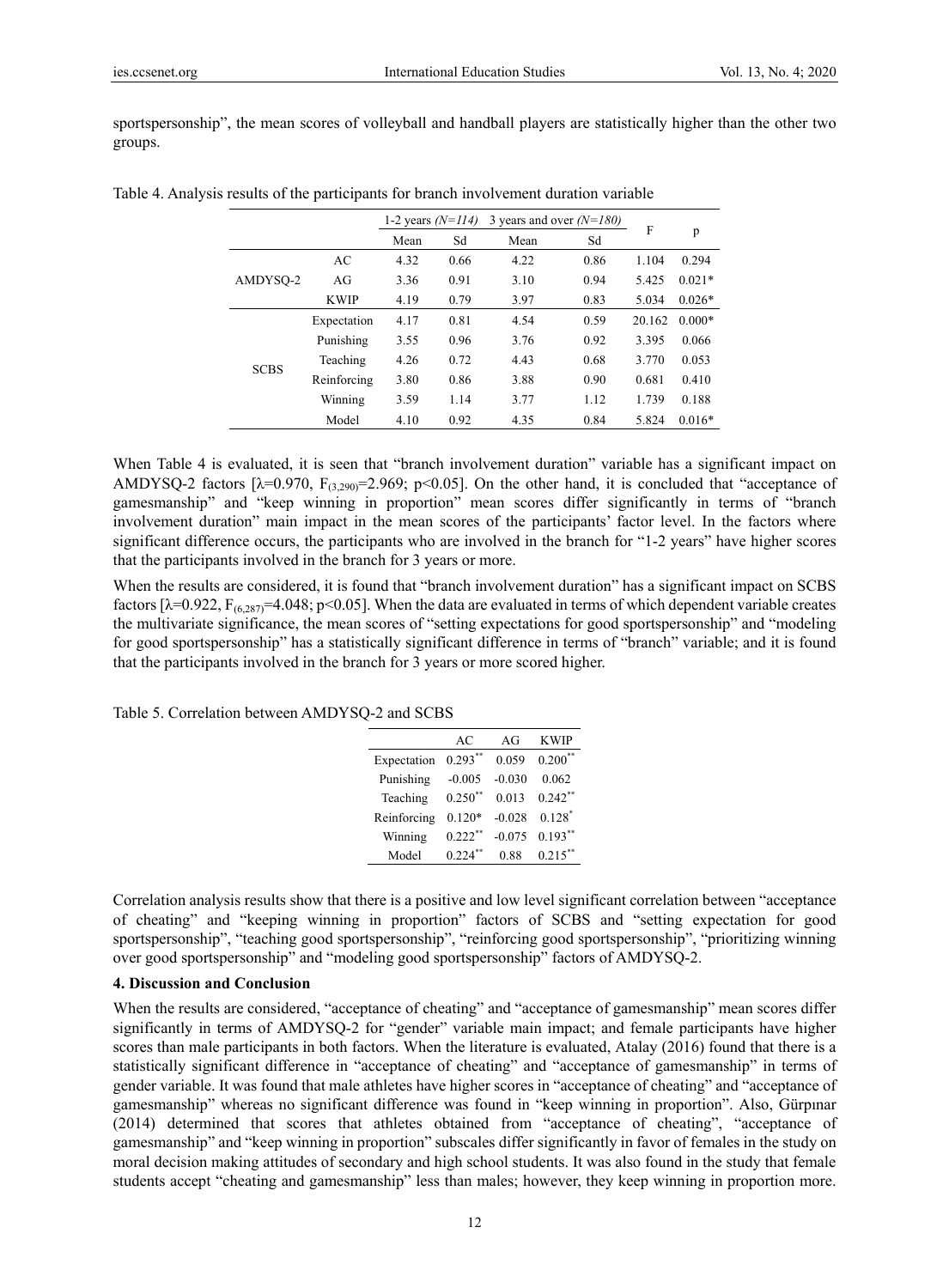Besides, Lee et al. (2007) determined that women score higher in "keep winning in proportion" subscales when compared to men; and men scored higher in "acceptance of cheating" and "acceptance of gamesmanship. Çağlayan et al. (2017) similarly found that women studying at sports sciences field have higher moral attitudes when compared to men. As a result of the study carried out by Y. Yıldız, K. Yıldız, and Tutucu (2019), it is stated that female athletes have higher moral decision making level than male athletes. The results in the literature show parallelism with the result of our study. When considered in the light of this, moral decision making attitudes are in favor of women in terms of gender variable.

Also when the results are evaluated, "punishing poor sportspersonship", "prioritizing winning over good sportspersonship" and "modeling for good sportspersonship" mean scores differ significantly in terms of SCBS for "gender" variable main impact. In the factors where significant difference was determined, male participants have higher scores in "punishing poor sportspersonship" and "prioritizing winning over good sportspersonship" whereas female participants scored higher in "modeling for good sportspersonship". Bolter (2010) determined that female athletes scored higher in subscales of "setting expectations for good sportspersonship", "modeling for good sportspersonship" and "teaching good sportspersonship"; however, male athletes scored higher in "punishing poor sportspersonship" and prioritizing winning over good sportspersonship". The results show similarities with the current study. In contrast to our study, Miller et al. (2004) found no significant difference between boys and girls in their study.

According to analysis results, it is seen that "branch" variable does not have a statistically significant difference in the mean scores of participants in AMDYSQ-2 factor level. When the literature is evaluated, Atalay (2016) found that "acceptance of cheating" and "acceptance of gamesmanship" scores of futsal players are high and the reason of which is that the tension of competition reaches its peak point with the rushing competition period. In "keep winning in proportion" subscale, volleyball players obtained high scores. Özsarı and Altın (2017) found that "acceptance of gamesmanship" is higher in wresters than in participants involved in athletics. However, no significant difference was found in "acceptance of cheating" and "keep winning in proportion". Thus in the light of literature review, it can be said that each sports branch has its own features and these characteristics cause changes in the result of each sport branch. Şirin et al. (2017) couldn't determine a significant difference in "acceptance of cheating" in their study on different martial arts athletes whereas the athletes involved in karate have higher scores in "acceptance of gamesmanship" and "keep winning in proportion" than the ones involved in wrestling, taekwondo, boxing, judo and kickboxing. Gürpınar (2014) found that footballers have lower scores in moral decision making attitudes than the other branches; and volleyball players have the highest scores. Besides, the scores of the athletes involved in branches requiring no body-contact differ significantly in terms of all factors when compared to the scores of the athletes involved in branches requiring physical contact. Similarly, Yıldız (2016) investigated the moral disengagement levels of sports fans and revealed that the moral disengagement levels of sports fans increases as their ages decrease. According to Gürpınar (2014), the athletes doing sports requiring no physical contact accept cheating and gamesmanship less by keep winning in proportion. Mouratidou et al. (2007) found that the moral improvement scores of the athletes in no/low of level of physical contact are higher. The idiosyncrasy and competitive level of a sports branch is utmost determiner of the occurrence of moral attitude and behavior (Cited by Atalay, 2016).

According to MANOVA results, "setting expectations for good sportspersonship", "punishing poor sportspersonship", "prioritizing winning over good sportspersonship" and "reinforcing for good sportspersonship" mean scores differ significantly in terms of SCBS for "branch" variable main impact. In "setting expectations for good sportspersonship" factor, volleyball players have higher mean scores than basketball players. In "punishing poor sportspersonship" factor, volleyball players scored lower than the other three groups. In "reinforcing good sportspersonship" factor, the mean scores of volleyball players are higher than basketball and handball players; and in "prioritizing winning over sportspersonship" factor, the mean scores of volleyball and handball players are statistically higher than the other two groups. Although there are limited studies on SCBS, there are studies on the behaviors of coaches and their effects on athletes. In the study of Aleksić-Veljković et al. (2016), it is stated that the behavior styles of individual and team sports coaches and their interactions with the athletes can differ. Also it is concluded that while coach-athlete relationship can be more independent in individual sports, the coach-athlete relationship in team sports can be more formal, hierarchical and flexible. Besides, it is determined that when the coaches show positive emotions and behaviors, it makes the athletes believe in themselves more, and it creates positive impacts for future opportunities. According to results, "acceptance of gamesmanship" and "keep winning in proportion" factors' mean scores differ significantly in terms of AMDYSQ-2 for "branch involvement duration" variable main impact. The mean scores of the athletes involved in the branch for "1-2 years" are higher than the athletes involved in the branch for "3 years or more". Alemdağ (2019) found that "sports year" variable cause a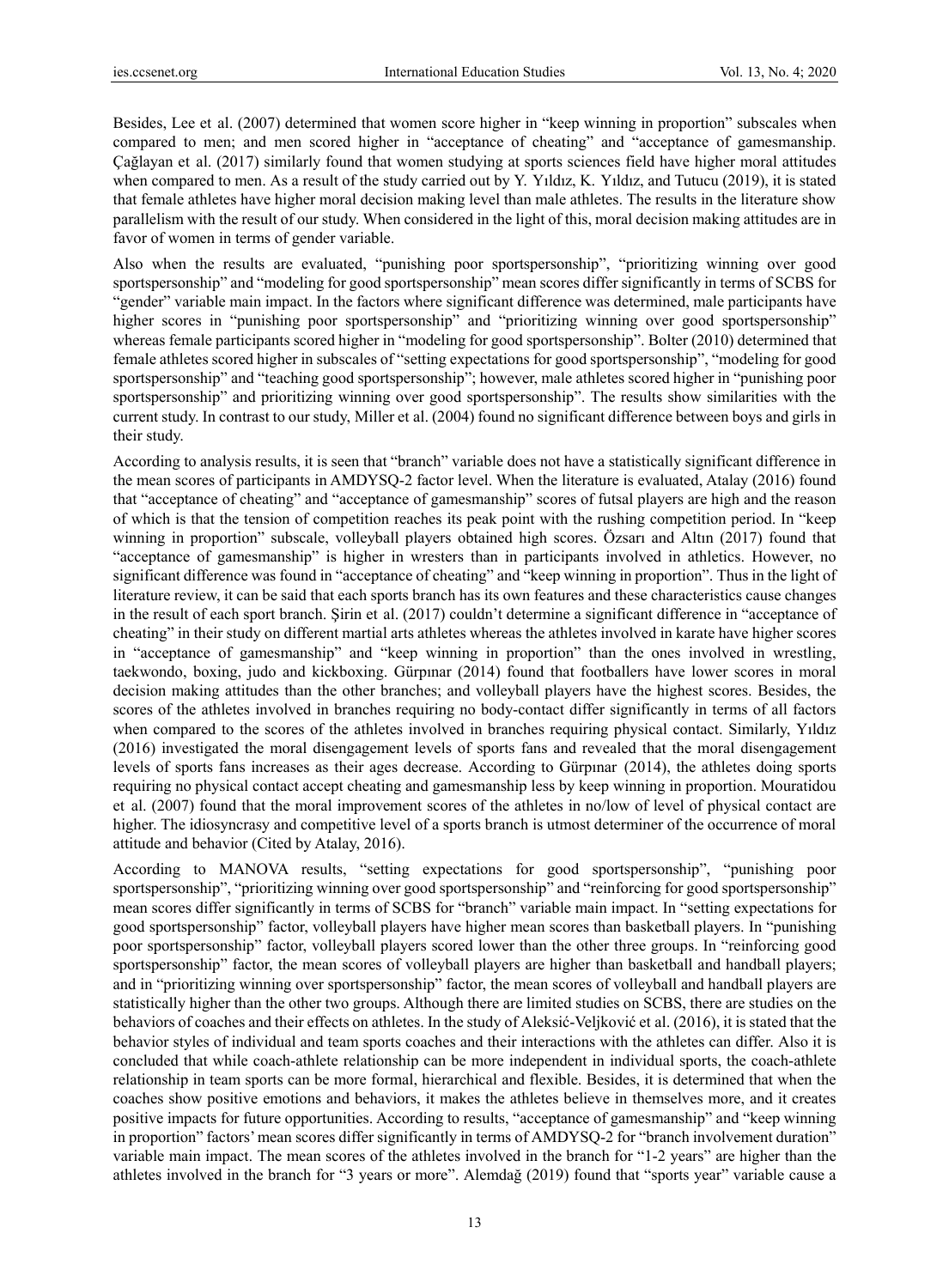significant difference in moral decision making attitudes of young athletes and that an increase in "sports year" causes an increase in "acceptance of cheating" and "keep winning in proportion" sub-scales. However, it creates a decrease in "acceptance of gamesmanship" subscale.

As a result, although moral decision making attitude subscale mean scores of youth-sports athletes, the male athletes playing football or basketball have lower scores in "prioritizing winning over good sportspersonship" than others. These mean scores become gradually higher when the athletes become adults and the negative sides of today's decision making behaviors become apparent. Consequently, the study suggest that regular trainings should be given by schools and ministries through sports clubs both in these branches and age groups and in other branches and ages.

#### **References**

- Aleksić-Veljković, A., Dimić, I., Mujanović, R., & Živčić-Marković, K. (2016). College athletes' perceptions of coaching behaviours: Differences between individual and team sports. *Baltic journal of sport & health sciences, 101*(2), 61-65. https://doi.org/10.33607/bjshs.v2i101.57
- Alemdag, S. (2019). Investigation of prosocial and antisocial behaviors of young athletes in terms of moral decision making attitudes. *Pedagogics, psychology, Medical-Biological Problems of Physical Training and Sports, 23*(3), 112-117. https://doi.org/10.15561/18189172.2019.0301
- Atalay, A. (2016). Moral decision making attitudes of the student athletes studying at universities in Turkey. *The Journal of Academic Social Science, 31*(4), 53-66. https://doi.org/10.16992/ASOS.1331
- Ayyıldız-Durhan, T. (2019). A Study on the Effect of Personal Values on Leisure Motivation. *International Journal of Recreation and Sports Science, 3*(1), 25-38. Retrieved from https://dergipark.org.tr/en/pub/ijrss/issue/46673/455766
- Bandura, A. (1986). *Social Foundations of Thought and Action: A Social Cognitive Theory*. Englewood Cliffs, NJ, Prentice-Hall.
- Bandura, A. (1991). Social cognitive theory of moral thought and action. In W. M. Kurtines, & J. L. Gewirtz (Eds.), *Handbook of moral behavior and development: Theory, research and applications*. Hillsdale, NJ: Erlbaum.
- Bandura, A. (2001). Social cognitive theory: An agentic perspective. *Annu Rev. Psychol., 52*, 1-26. https://doi.org/10.1146/annurev.psych.52.1.1
- Bolter, N. D. (2010). *Coaching for character: Mechanisms of influence on adolescent athletes' sportsmanship* (Unpublished doctoral dissertation). Retrieved from https://conservancy.umn.edu/bitstream/handle/11299/ 95905/Bolter\_umn\_0130E\_11394.pdf?sequence=1&isAllowed=y
- Bolter, N. D., & Weiss, M. R. (2013). Coaching behaviors and adolescent athletes' sportspersonship outcomes: Further validation of the sportspersonship coaching behaviors scale (SCBS). *Sport, Exercise, and Performance Psychology, 2*, 32-47. https://doi.org/10.1037/a0029802
- Buሷyuሷkoሷztuሷrk, Ş. (2012). *Sosyal Bilimler ic*̧*in veri analizi el kitabı*. Ankara: Pegem Akademi.
- Cağlayan, A., Ozbar, N., Türkmen, N., & Ontürk, Y. (2017). An analysis on moral decision-making attitudes of the faculty of sports sciences and school of physical education and sports undergraduates. *International Journal of Psychiatry and Psychological Researches, 10*, 20-42.
- Delrue, J., Vansteenkiste, M., Mouratidis, A., Gevaert, K., Broek, G. V., & Haerens, L. (2017). A game-to-game investigation of the relation between need-supportive and need-thwarting coaching and moral behavior in soccer. *Psychology of Sport and Exercise, 31*, 1-10. https://doi.org/10.1016/j.psychsport.2017.03.010
- Gencer, Y., Eroğlu, O., & Yıldırım, Y. (2019). Investigation of Sportsmanship Behaviors of Athletes Participating in Intercollegiate Basketball Competitions. *International Journal of Recreation and Sports Science, 3*(1), 39-45. Retrieved from https://dergipark.org.tr/en/pub/ijrss/issue/46673/477097
- Gordon-Larsen, P., McMurray, R. G., & Popkin, B. M. (2000). Determinants of adolescent physical activity and inactivity patterns. *Pediatrics, 105*(6), e83-e83. https://doi.org/10.1542/peds.105.6.e83
- Güler, H., & Türkmen, M. (2018). Investigation of the effects of leisure time constraints of the university students in physical education and sport scholls on their leisure time motivation: Bartın university sample. *International Journal of Recreation and Sports Science, 2*(1), 39-52. Retrieved from https://dergipark.org.tr/en/pub/ijrss/issue/41363/490963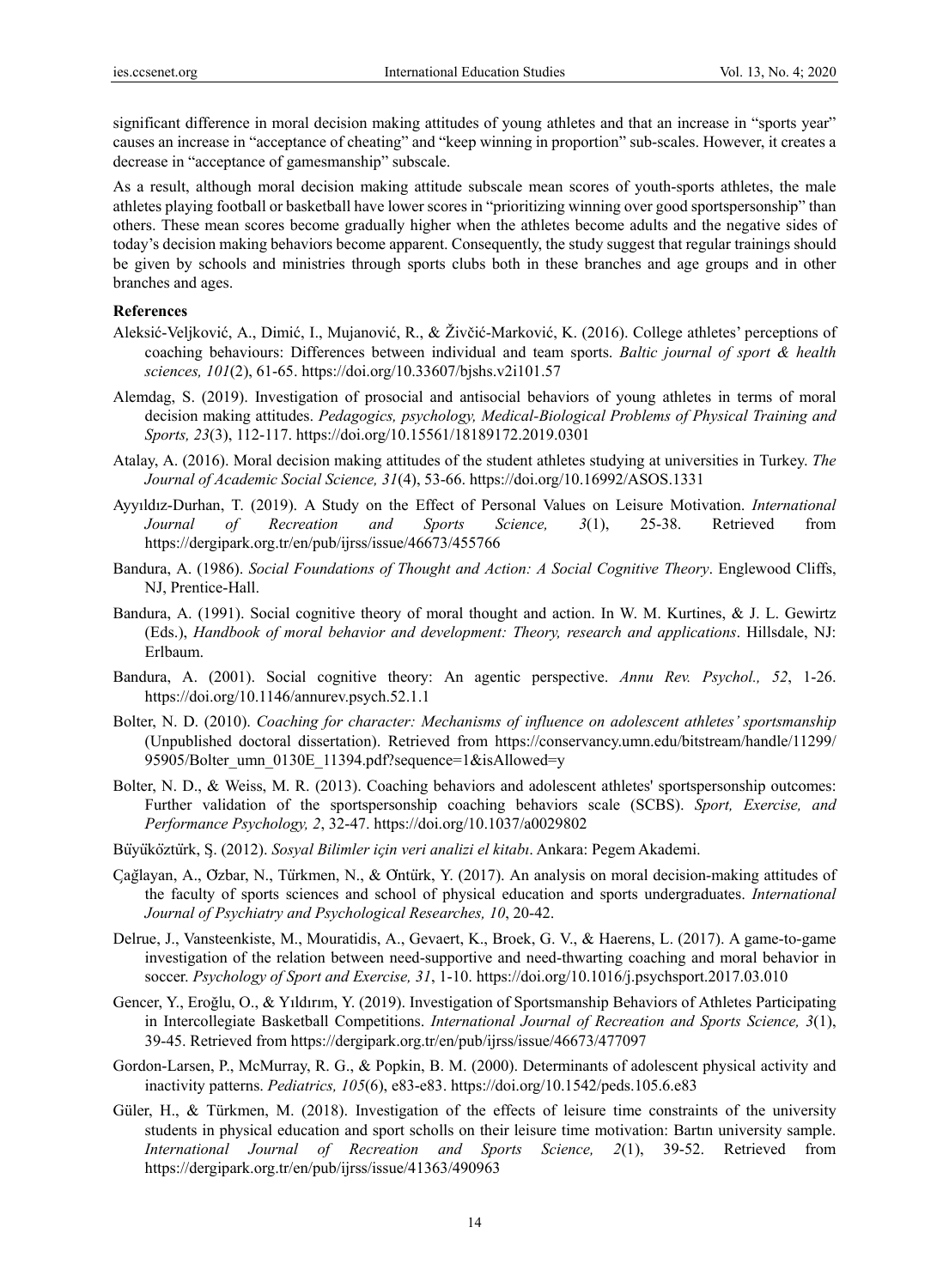- Gümüş, H. (2019). Sportspersonship Orientation in X Generation. *OPUS International Journal of Society Researches, 10*(17), 738-755. https://doi.org/10.26466/opus.524867
- Gümüş, H., Ayna, Ç., & Yildirim, İ. (2018). Reviewing Attitudes of Women towards Leisure Activities in Terms of Different Variables. *Turkish Journal of Sport and Exercise, 20*(3), 224-229. https://doi.org/10.15314/tsed.491629
- Güngörmüş, H. A. (2007). *Determination of recreational exercise participation motives of individuals using private health and fitness centers* (PhD thesis). Ankara: Gazi University.
- Güngörmüş, H. A., Yenel, F., & Gürbüz, B. (2004). Examination of recreational motives of individuals: demographic differences. *International Journal of Human Science, 11*(1), 373-386. https://doi.org/10.14687/ijhs.v11i1.2165
- Güngörmüş, H. A., Yetim A. A., & Çalık, C. (2006). Research on spending the leisure time of lecturers worked in schools of physical education and sports in Ankara. *Kastamonu Education Journal, 14*(2), 653-666.
- Güngörmüş, H. A., Yumuk, E. D., Bolat, C., & Karakullukçu, Ö. F. (2019). *Analysis of attitudes towards leisure activities and levels of involvement of individuals doing racket sports with recreational purposes*. 2nd International Recreation and Sports Management Congress. Muğla (Oral Presentation) (No: 5189655).
- Gürbüz, B., & Henderson, K. (2013). Exploring the meanings of leisure among Turkish university students. *Croatian Journal of Education, 15*(4), 927-957. https://doi.org/10.17718/tojde.54964
- Gürbüz, B., & Henderson, K. (2014). Leisure activity preferences and constraints to leisure: Perspectives from Turkey. *World Leisure Journal, 56*(4), 300-316. https://doi.org/10.1080/16078055.2014.958195
- Gürpınar, B. (2014). Adaptation of the attitudes to moral decision-making in youth sport questionnaire-2 into Turkish culture: A validity and reliability study. *Education & Science, 39*(176), 405-412. https://doi.org/10.15390/EB.2014.3643
- Güven, Ö., & Öncü, E. (2006). Family Factor in Physical Education. *Journal of Social Policy Studies, 10*(10), 81-90.
- Johnson, C. G., Vargas, T. M., Watson, J. C., & Pedersen, W. C. (2018). Coaching efficacy, moral disengagement, and responses to hostile aggression among high school coaches. *International Journal of Sports Science & Coaching, 13*(6), 828-840. https://doi.org/10.1177/1747954118787065
- Kara, F. M., Sarol, H., & Güngörmüş, H. A. (2019). "Attitudes are contagious": Leisure attitude and passion of university students. *International Education Studies, 12*(7), 42-48. https://doi.org/10.5539/ies.v12n7p42
- Kline, R. B. (2011). *An easy guide to factor analysis*. New York: Routledge.
- Kohlberg, L., & Hersh, R. H. (1977). Moral development: A review of the theory. *Theory into practice, 16*(2), 53-59. https://doi.org/10.1080/00405847709542675
- Lee, M. J., Whitehead, J., & Ntoumanis, N. (2007). Development of the attitudes to moral decision-making in youth sport questionnaire (AMDYSQ). *Psychology of Sport and Exercise, 8*(3), 369-392. https://doi.org/10.1016/j.psychsport.2006.12.002
- Mallia, L., Lucidi, F., Zelli, A., Chirico, A., & Hagger, M. S. (2019). Predicting moral attitudes and antisocial behavior in young team sport athletes: A self-determination theory perspective. *Journal of Applied Social Psychology, 49*(4), 249-263. https://doi.org/10.1111/jasp.12581
- Miller, W. B., Roberts, C., & Ommundsen, Y. (2004). Effect of motivational climate on sportspersonship among competitive youth male and female football players. *Scandinavian Journal of Medicine & Science in Sports, 14*, 193-202. https://doi.org/10.1111/j.1600-0838.2003.00320.x
- Morton, K. L., Atkin, A. J., Corder, K., Suhrcke, M., & Van Sluijs, E. M. F. (2016). The school environment and adolescent physical activity and sedentary behaviour: a mixed-studies systematic review. *Obesity reviews, 17*(2), 142-158. https://doi.org/10.1111/obr.12352
- Mouratidou, K., Chatzopoulos, D., & Karamavrou, S. (2007). Moral development in sport context: Utopia or reality. *Hellenic Journal of Psychology, 4*(2), 163-184.
- Orhan, R. (2019). The importance of physical activity and sports in child development. *Kırıkkale University Journal of Social Sciences, 9*(1), 157-176.
- Ozsarı, A., & Altın, M. (2017). The moral decision making attitudes of the athletes attending to sport training centers. *International Journal of Cultural and Social Studies, 3*(1), 133-145.